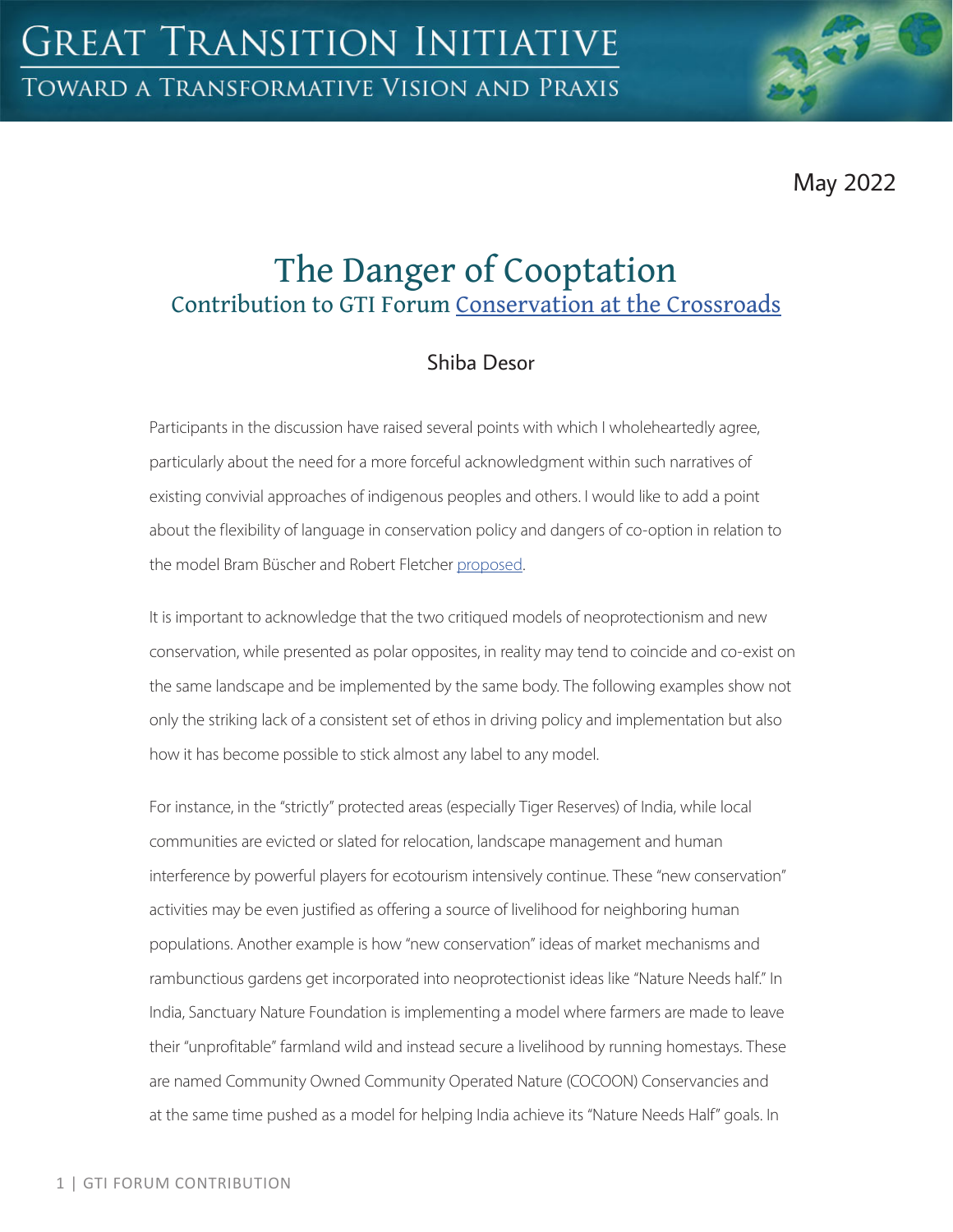both these examples, it is the existing patterns of local use for subsistence by forest-dependent communities that are attacked and vilified.

In proposing a "conservation revolution," there is thus a danger in insufficiently outlining the ethos. While such detail is obviously beyond the scope of a short essay, even Büscher and Fletcher's [book](https://www.versobooks.com/books/3149-the-conservation-revolution) does not delve sufficiently into values, worldviews, and approaches behind the existing marginalized alternative models of conservation, models that are often spearheaded by local and indigenous peoples. The convivial conservation model proposed does acknowledge (though perhaps not sufficiently or emphatically) the existence and importance of "local, indigenous movements" and calls for an ethic of "decolonization and redistribution." Yet, the framing and the phrasing of a top-down prescriptive "We must…" confuses the matter. For example, speaking in the same breath of transferring ownership to local people, coownership, and co-management, without acknowledging the extremely different pathways and environmental justice implications of the three, leads to the possibility of taking a path that is less revolution and more continuation of status quo or greenwashing. Similarly, the concept of Conservation Basic Income, while well-intended, could be a double-edged sword without clearly specifying where exactly the power should lie for identifying and disbursing. This is not meant to be a critique of the authors' work, but merely a caution about the possibilities of co-option it presents and the danger of future policy changes paying lip service to this model with continued tokenism in terms of local participation.